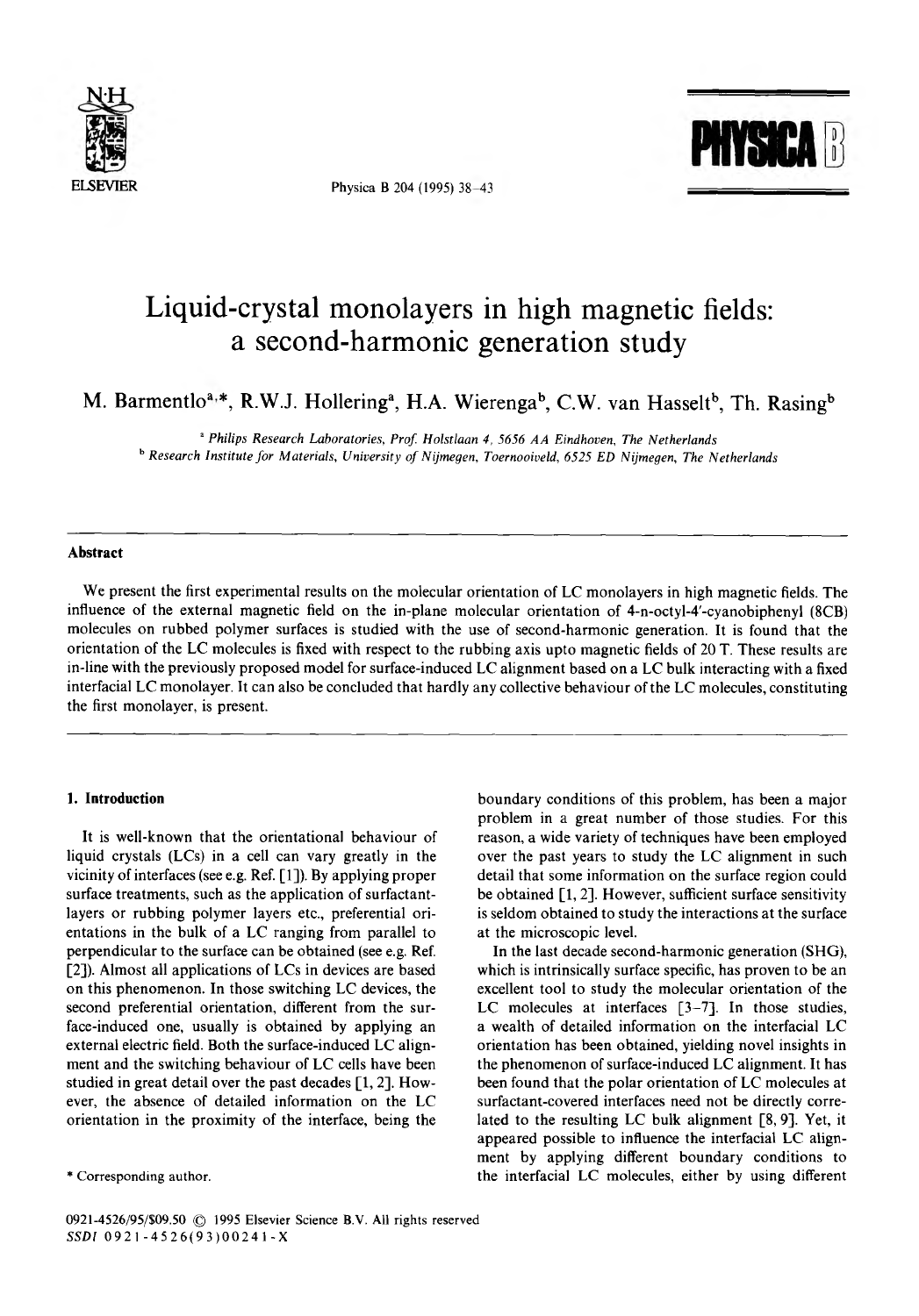preparation techniques for the silane-surfactant layers [9] or by increasing the surface pressure in mixed  $LC/s$ urfactant layers on a Langmuir-Blodgett trough [10]. Furthermore, the industrially important process of rubbing-induced LC alignment has been studied in some detail with SHG  $[4, 6, 11, 12]$ . From those studies, it has been found that the interfacial LC alignment completely determines the resulting LC bulk alignment. Also, the form ation of a pretilt angle, i.e., the angle between the average molecular orientation in the bulk of the cell and the surface, and the discrepancy between the interfacial and the polar bulk orientation has been clarified by interpretation of the SHG experiments [11]. From all SHG experiments it can be concluded that the conventional model of a LC bulk interacting with some treated surface should be interchanged with a model of a surface strongly interacting with the first LC monolayer, which acts as the boundary condition for the orientation of the LC bulk.

It should be noted here, that all SHG studies have been focussed on the interactions between the surface and the interfacial LC molecules. In the interpretation, the interfacial orientation and the resulting bulk orientation have been correlated. Although the switching behaviour of LCs by applying external fields is greatly influenced by the exact boundary conditions, no SHG investigations have been made on the influence of *external* fields on the interfacial LC alignment.

The absence of such studies is mainly due to the lack of experimental facilities to combine the application of sufficiently strong external fields with the SHG technique. The application of strong electric fields perpendicular to the surface can easily be obtained by using semi-transparent electrodes over a complete LC cell. However, in this way not only the external field is acting on the interfacial LC molecules, but also the reoriented bulk of the LC is acting on the molecules at the interface. A second problem in such a geom etry is the interpretation of the SHG data due to the mixed contribution to the SH signal of LC monolayer, LC bulk and electrodes. Application of large in-plane electric fields over an area that can be probed by SHG, minimizing the influence of the electrodes on the SH signal, is much more difficult; And, in this geom etry the effects of the LC bulk are still present.

Therefore, the use of magnetic fields seems more promising. Here, the main problem is the strength of such fields. From a simple calculation it can be shown that a fairly high magnetic field should be applied, which imposes novel experimental difficulties. In this communication, we present the first experimental SHG studies on the orientation of interfacial LC molecules in an external magnetic field. The in-plane orientation of the LC molecules adsorbed on rubbed polyimide layers has been

determined for magnetic fields upto 20 T. The results indicate the absence of strong collective behaviour of the LC monolayer and are in-line with the earlier obtained model for surface-induced LC alignment [11].

#### **2. Theory**

For surface SHG, the signal at the second-harmonic frequency  $2\omega$  is generated by the induced surface nonlinear polarization

$$
\boldsymbol{P}^{(2)}(2\omega) = \boldsymbol{\chi}^{(2)}(-2\omega;\omega\omega); \boldsymbol{E}(\omega)\boldsymbol{E}(\omega).
$$

Here,  $E(\omega)$  denotes the excitation field at the fundamental frequency  $\omega$  and  $\chi^{(2)}$  is the surface nonlinear susceptibility tensor. It can be shown that the observed SH intensity  $I(2\omega)$  can be related to the induced polarization via [7]

$$
I(2\omega) \propto |\boldsymbol{P}^{(2)}(2\omega)|^2.
$$

In our experimental geometry (see Fig. 1), the components of the optical excitation field at frequency  $\omega$  are given by

$$
E_x(\omega) \propto \cos(\alpha - \alpha_0),
$$
  
\n
$$
E_y(\omega) \propto \sin(\alpha - \alpha_0) e^{iA},
$$
  
\n
$$
E_z(\omega) = 0,
$$
\n(1)

where  $\alpha$  denotes the angle of the polarizer with respect to the  $\hat{x}$ -axis (as Fig. 1). Since the experiments have been conducted in high magnetic fields, the influence of the magnetic field on the polarization of the incident light cannot be neglected. The angle  $\alpha_0$  has been introduced to incorporate this effect, it denotes the angle over which the plane of polarization is rotated due to the Faraday rotation of the incident wave travelling through the entrance prism. The magnitude of  $\alpha_0 = IVB$ , where the Verdet constant  $V = 2.8^{\circ}/\text{cm}$  T, for light of 532 nm wavelength passing through BK7 glass.  $\Delta$  is the phase difference between  $E_x$  and  $E_y$  introduced by the total internal reflection at the glass/air interface in the prism. Under our experimental conditions  $(\lambda = 532 \text{ nm}, \text{BK7} \text{ glass}, \text{angle of}$ incidence 45°)  $\Delta = 37$ °.

For the cyanobiphenyl LC molecules that have been used in this experiment, it has already been argued that the elements of the  $\chi^{(2)}$  tensor can be related to the dominant element  $\alpha_{\xi\xi}^{(2)}$  of the hyperpolarizability tensor  $\alpha^{(2)}$  of the adsorbed molecules by [7]

$$
\chi_{ijk}^{(2)} = N_s \langle (\hat{i} \cdot \hat{\zeta}) (\hat{j} \cdot \hat{\zeta}) (\hat{k} \cdot \hat{\zeta}) \rangle \alpha_{\zeta \zeta}^{(2)}.
$$
 (2)

Here,  $N_s$  is the surface density of the LC molecules,  $\hat{i}, \hat{j}$ , *k* refer to the sample coordinates, and the brackets denote an appropriate average over all molecular orientations. For surfaces exhibiting  $C_{1v}$ -symmetry along  $\hat{x}$ , with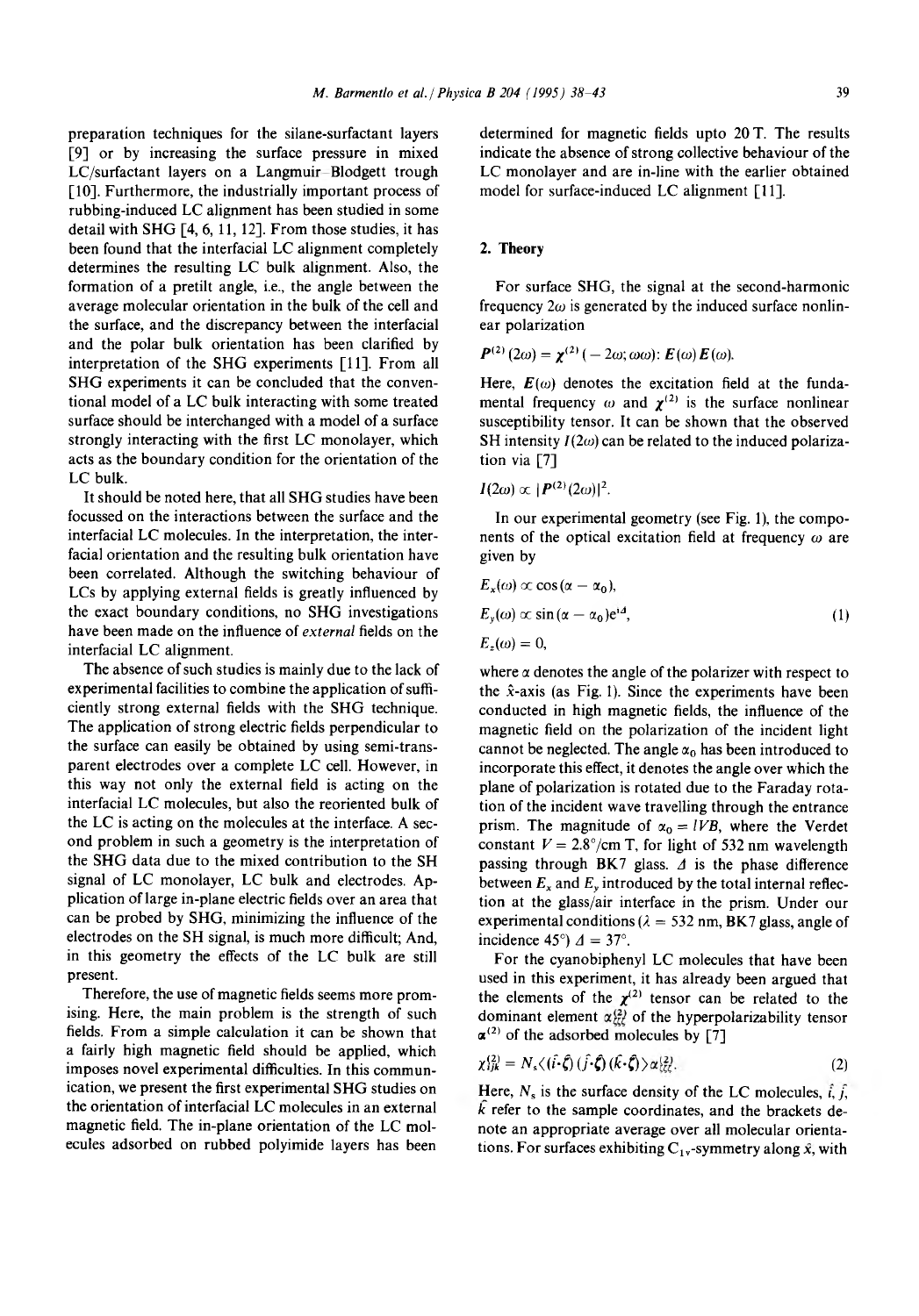independent polar  $\Theta$  and azimuthal  $\phi$  distributions of  $\zeta$ , the following non-vanishing elements of  $\chi^{(2)}$  can be discerned:

$$
\chi_{xxx}^{(2)} = N_s \langle \sin^3 \Theta \rangle \langle \cos^3 \phi \rangle \alpha_{xx}^{(2)},
$$
  
\n
$$
\chi_{xy}^{(2)} = \chi_{yxy}^{(2)} = \chi_{yyx}^{(2)}
$$
  
\n
$$
= N_s \langle \sin^3 \Theta \rangle \langle \cos \phi \sin^2 \phi \rangle \alpha_{xx}^{(2)},
$$
  
\n
$$
\chi_{xzz}^{(2)} = \chi_{zxz}^{(2)} = \chi_{zzx}^{(2)}
$$
  
\n
$$
= N_s \langle \sin \Theta \cos^2 \Theta \rangle \langle \cos \phi \rangle \alpha_{xx}^{(2)},
$$
  
\n
$$
\chi_{zxx}^{(2)} = \chi_{xzx}^{(2)} = \chi_{xxz}^{(2)}
$$
  
\n
$$
= N_s \langle \cos \Theta \sin^2 \Theta \rangle \langle \cos^2 \Theta \rangle \langle \sin^2 \Theta \rangle \langle \sin^2 \Theta \rangle
$$
  
\n(3)

$$
= N_s \langle \cos \Theta \sin^2 \Theta \rangle \langle \cos^2 \phi \rangle \alpha_{\xi\xi}^{1/2},
$$
  
\n
$$
\chi_{zyy}^{(2)} = \chi_{yzy}^{(2)} = \chi_{yyz}^{(2)}
$$
  
\n
$$
= N_s \langle \cos \Theta \sin^2 \Theta \rangle \langle \sin^2 \phi \rangle \alpha_{\xi\xi}^{(2)},
$$
  
\n
$$
\chi_{zzz}^{(2)} = N_s \langle \cos^3 \Theta \rangle \alpha_{\xi\xi}^{(2)}.
$$

Here,  $\Theta$  denotes the polar angle between  $\hat{z}$  and  $\hat{\zeta}$  and  $\phi$  is the azimuthal angle of the LC molecular orientation with respect to  $\hat{x}$ . Note that the angular brackets denote an average over all molecular orientations within the (macroscopic) probed area.

In the presented experiments, only the in-plane orientational distribution of the LC monolayer is of interest. The two independent elements  $\chi^{(2)}_{xxx}$  and  $\chi^{(2)}_{xyy}$ , both directly related to the in-plane distribution, can be determined by measuring the SH response in transmission (see Fig. 1) upon rotation of the incident polarization  $\alpha$ . In the experiment the SH response is measured upon rotation of the polarizer angle  $\alpha$  over 180° at a series of different magnetic field strengths. Any change in the azimuthal distribution due to the presence of the magnetic field should appear in the SH response.

In the following we will discuss the interaction between a magnetic field **B** and a monolayer of LC molecules. In general, the magnetization  $M$  induced by an external magnetic field  $\boldsymbol{B}$  is given by

$$
M = \chi^M \cdot B,\tag{4}
$$

where  $\chi^M$  is the magnetic susceptibility tensor. The resulting torque can be found via

$$
T = M \times B. \tag{5}
$$

For one individual LC molecule with orientation  $(\Theta, \phi)$ in a magnetic field  $\boldsymbol{B}$  along  $\hat{y}$ , where the first-order magnetic polarizability tensor *x* component  $\alpha_{\ell\ell}^M$  along the <sup>*I*</sup> is dominated by a single long m olecular axis

<sup>1</sup> Usually, the value of  $\Delta \chi^M$  is used, where  $\Delta \chi^M = \chi^M = \chi^M$ . For tal molecules adsorbed on a rubbed polyimide surface, as detersimplicity we only adopted the element along  $\zeta$ . The mined by SHG.

the following azimuthal torque  $T_{\phi}$  towards the magnetic field axis can be found:

$$
T_{\phi} = \mu_0^{-1} \alpha_{\zeta\zeta}^M \cos \phi \sin \phi \cos \Theta B^2, \tag{6}
$$

where  $\mu_0$  is the permeability of free space. From Eq. (6) it can be seen that the strength of the interaction depends on the molecular orientation  $(\Theta, \phi)$  and is quadratically dependent on magnetic field strength. Note that for the surface studied,  $\Theta \simeq 70^{\circ}$ .

Next, the effect of the magnetic field on the resulting molecular distribution will be discussed. Fig. 2 shows a plot of the azimuthal orientational distribution of the LC molecules on a rubbed polyimide surface as determined by SHG  $[5]$ . The rubbing direction is along the positive  $\hat{x}$ -axis. The result explicitly shows that rubbing causes the molecules to lie preferentially parallel and anti-parallel to the rubbing direction, more parallel than anti-parallel. Details on the variation of the molecular distribution with the different parameters, like the polymers and the rubbing strength have been discussed elsewhere [4, 5, 11]. The magnetic field *B* is directed along the  $\hat{v}$ -axis.







Fig. 2. Azimuthal orientational distribution of 8CB liquid crys-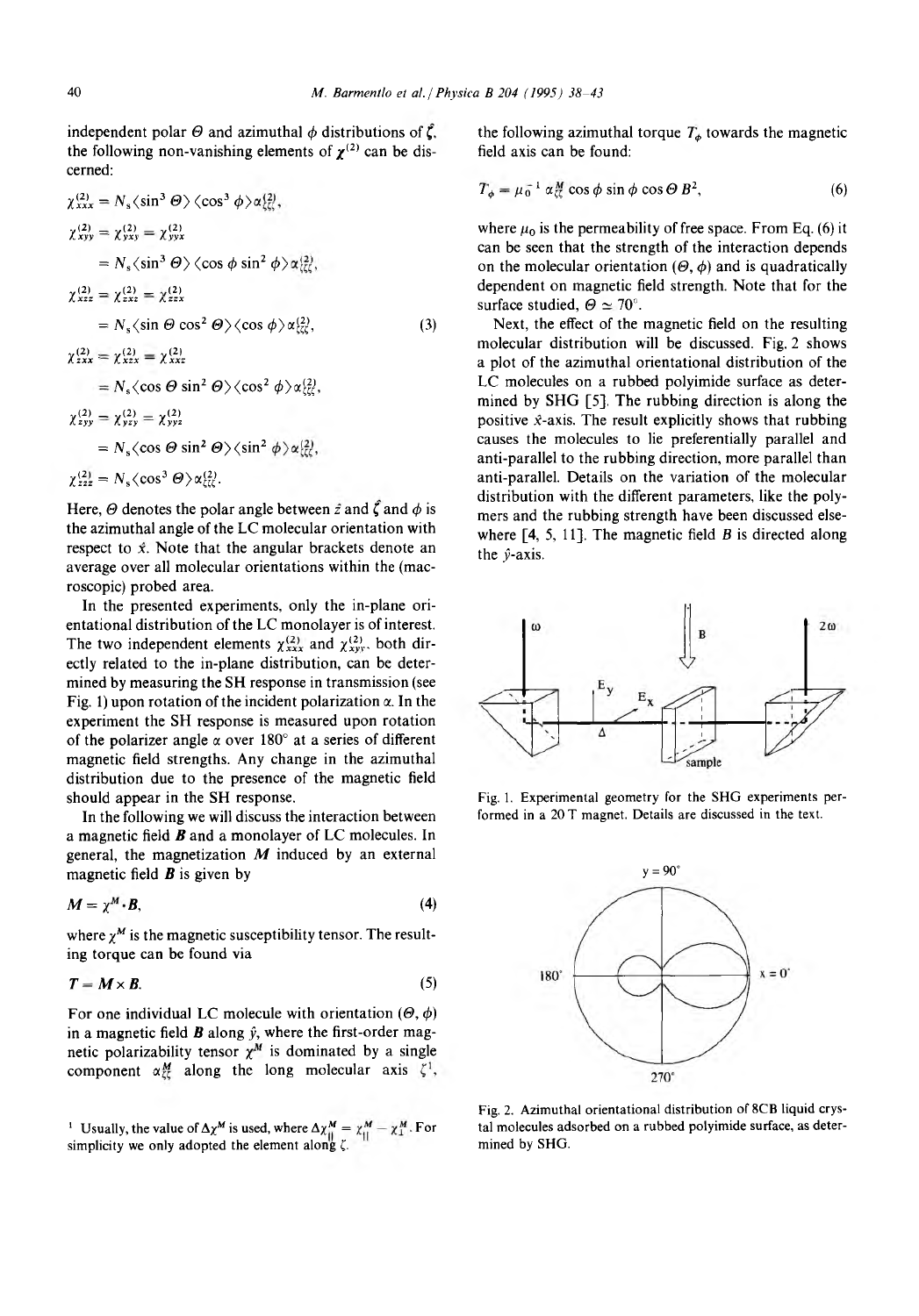

Fig. 3. Azimuthal orientational distribution of LC molecules adsorbed on a rubbed polyimide surface under application of different magnetic field strengths along the y-axis.



Fig. 4. Simulated SH response of the LC monolayers with the azimuthal orientational distributions of Fig. 3.

To show the effect of the field  $B$  on the molecular distribution presented in Fig. 2, three possible situations have been plotted in Fig. 3. The dotted line refers to the case when no magnetic field is applied, the dashed line refers to the case when a very strong magnetic field is applied, while the solid line refers to the intermediate situation. In order to obtain information on the sensitivity of the employed SH experiment, the simulated SH responses related to the three distributions are shown in Fig. 4. For low magnetic fields  $(B \simeq 0)$  the distribution is  $C_{1v}$ -symmetric around the x-axis, resulting in a maximum SH signal as the excitation polarization is along this axis ( $\alpha - \alpha_0 = 0$ ). In the other extreme ( $B \simeq \infty$ ), the distribution is nearly  $C_{2v}$ -symmetric. In this case the SH response is sym metry-forbidden. It can also be seen that for an intermediate case the SH response has been changed substantially.

#### **3. Experimental**

The experiments were performed with the frequencydoubled output of a Q-switched Nd: YAG-laser producing 532 nm light pulses of 8 ns duration at a repetition rate of 30 Hz with a pulse energy of 10 mJ. The laser beam (cross-section  $15 \text{ mm}^2$ ) is directed at normal incidence on the sample which is mounted in the bore of a 20 T Bitter magnet of the Nijmegen High Magnetic Field Laboratory (see Fig. 1). In the experiment the SH intensity is measured upon rotation of the incident polarization over 180° with the use of a half-wave plate. The detection of the SH photons is performed after appropriate spectral filtering by a photomultiplier with gated electronics. No polarization discrimination is done.

The samples used in the experiments were produced by spin coating a solution of polyimide onto 1.1 mm thick Corning 7059 glass plates. The average thickness of the resulting polymer films was 110 nm after a thermal curing step. The preferential orientation of the polyimide surface was imposed by rubbing and was carried out on a rubbing machine similar to the one published by Becker et al. [13]. In this way the rubbing process is performed with excellent reproducibility. The 8CB monolayers were deposited by evaporation [9], using SHG as an in situ monitor. The resulting surface density of the molecules is  $2 \times 10^{14}$  cm<sup>-2</sup>, ensuring that the complete SHG signal is generated by the LC molecules. Further details on the sample preparation and characterization have been published elsewhere [5, 6, 11].

# **4. Results**

As has been shown by the simulations in Fig. 4, the effect of changes in the molecular orientation due to external fields do show up in the SH response. In the reported experiments we have measured the SH response of LC monolayers evaporated onto rubbed polyimide surfaces, where the molecules are preferentially aligned along the rubbing direction. Before mounting the samples in the bore of the magnet, it has been verified that the molecular orientation after rubbing is identical to those published before and shown in Fig. 3. After mounting the samples, the experimental setup has been tested by comparing the zero magnetic field data with the original recordings.

In Fig. 5 the raw SH response upon rotation of the input polarization is shown for a LC monolayer sample exposed to magnetic fields of  $B = 0$ , 10 and 20 T. The solid lines represent a fit to the data points for the different data sets. From these data it can be observed that application of a magnetic field shifts the curves but does not affect the line shape according to Fig. 4. As has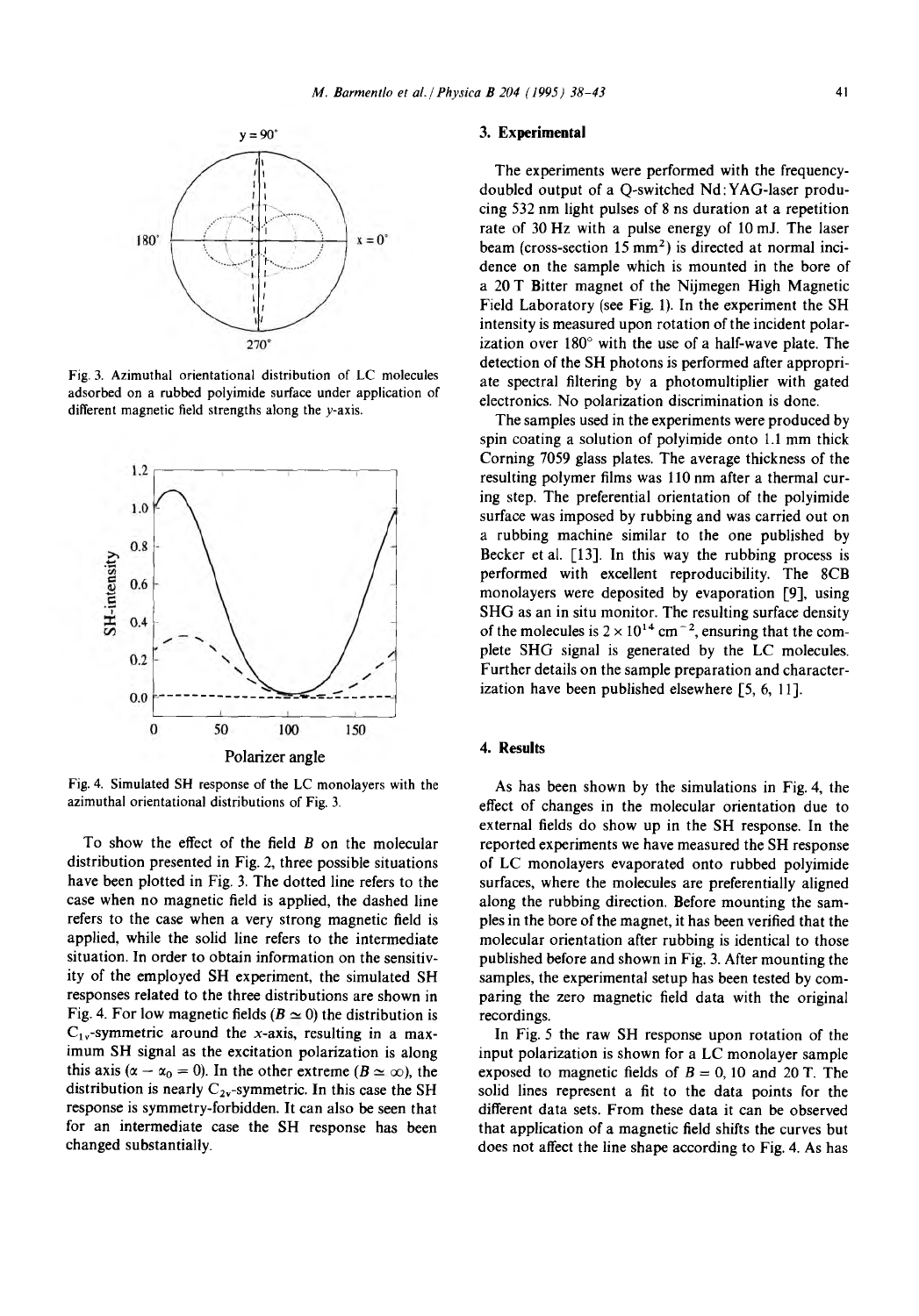

Fig. 5. Experimentally determined SH response of an BCB monolayer on a rubbed polyimide surface in the presence of different magnetic fields. (a) The raw data for  $B = 0$ , 10 and 20 T have been depicted, (b) All data points have been corrected for the known amount of Faraday rotation.

been indicated in the theory section, the Faraday rotation of the excitation light when passing through the glass prism before hitting the sample, has to be incorporated in the analysis of the data. For our experimental setup this effect can be calculated easily.

In Fig. 5(b) the same data points corrected for the known amount of Faraday rotation have been shown. All data sets now seem equal within the experimental errors, which implies that the azimuthal orientation distribution remains unaffected upto  $B = 20$  T. Also data obtained with the magnetic field in the opposite direction and at intermediate values of *B*, once corrected for the Faraday rotation, are equal to the curves presented in Fig. 5(b).

### **5. Discussion**

In the azimuthal alignment of LCs with magnetic fields two parameters are of primary interest. First, the energy difference  $\Delta E_M$  between alignment parallel and perpendicular to the direction of the magnetic field. Second, the energy difference between alignment along or perpendicular to the rubbing-induced easy axis, the so-called azimuthal anchoring energy  $\Delta E_{\phi}$ . A prerequisite for fieldinduced alignment is the collective behaviour of a great number of molecules, since  $\Delta E_M$  for one molecule is much less than the thermal energy

$$
\frac{\Delta E_M}{k_B T} \ll 1. \tag{7}
$$

Experiments show that weakly coupled LCs in cells can be switched at field strengths of the order of 0.1 T. From this it can be concluded that  $10<sup>9</sup>$  molecules work in unison. To this number a volume is related, characterized by a coherence length  $l_{coh} \simeq 1 \,\mu \text{m}$ . So, in LC cells usually the surface anchoring has been overcome at field strengths of the order of a few tenths of a Tesla. At that field elastic and magnetic interactions are comparable in magnitude. For the surfaces studied, the polar anchoring energy is reported to be  $10^{-7}$  J/cm<sup>2</sup>, independent of rubbing strength [4]. For these surfaces azimuthal anchoring energies are of the order of  $10^{-10}$  J/cm<sup>2</sup>, for the different rubbing conditions. Therefore, in the experiment a magnetic field was applied in the plane of the substrate.

Next, we consider a 2D system. It should be noted here that the above-mentioned values for the surface anchoring energies are based on continuum models, simply extrapolating the bulk LC parameters towards the substrate. Therefore, we firstly suppose that the coherence length of the LC material is the same in all dimensions. This implies that a total  $N_{\text{tot}}$  of  $N_{\text{s}} l_{\text{coh}}^2$  molecules work in unison. From a simple calculation it can be found that for  $B = 3.3$  T,  $\Delta E_M^{\text{tot}} = N_{\text{tot}} \Delta E_M \simeq k_B T$ , allowing for a fieldinduced reorientation of the LC monolayer. At this stage, a comparison with the anchoring energy is still necessary. With our magnetic field strengths up to 20 T, the magnetic energy difference between parallel and perpendicular orientation is maximally  $7.6 \times 10^{-11}$  J/cm<sup>2</sup>. This is of the same order of magnitude as the anchoring energy and due to the collective behaviour also the thermal energy barrier should have been overcome in the experiment. From the above presented first-order approach it can be concluded that a LC monolayer should reorient in magnetic fields of 20 T.

At this point the question arises: why is the azimuthal orientation of an LC monolayer fixed in the present experiment? To understand this, it should be noted that all arguments given above are based on the assumption that parameters determined for a 3D system can be translated into 2D parameters. The anchoring energy determined from measurements on bulk LCs, can be